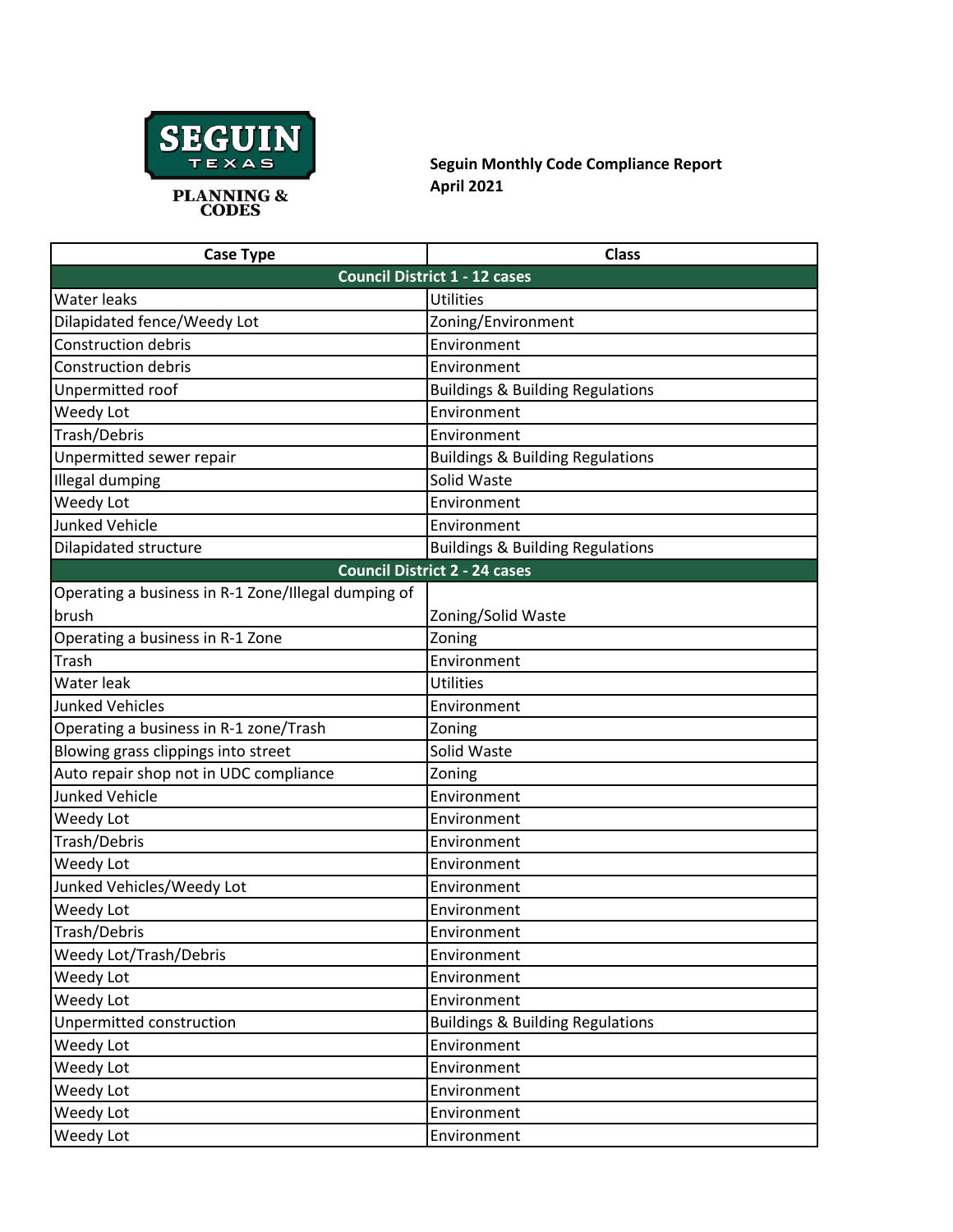|                                      | <b>Council District 3 - 11 cases</b>                    |  |  |  |
|--------------------------------------|---------------------------------------------------------|--|--|--|
| Fence not in UDC compliance          | Zoning                                                  |  |  |  |
| <b>Weedy Lot</b>                     | Environment                                             |  |  |  |
| Weedy Lot                            | Environment                                             |  |  |  |
|                                      |                                                         |  |  |  |
| Trash/Low hanging limbs in ROW       | Environment/Streets, Sidewalks & Other Public Ways      |  |  |  |
| Unsecured structure/Weedy Lot        | <b>Buildings &amp; Building Regulations/Environment</b> |  |  |  |
| Graywater discharge                  | <b>Utilities</b>                                        |  |  |  |
| Weedy Lot/Trash                      | Environment                                             |  |  |  |
| Construction debris/Trash            | Environment                                             |  |  |  |
| Construction debris                  | Environment                                             |  |  |  |
| Construction debris                  | Environment                                             |  |  |  |
| Weedy Lot                            | Environment                                             |  |  |  |
|                                      | <b>Council District 4 - 20 cases</b>                    |  |  |  |
| <b>Junked Vehicles</b>               | Environment                                             |  |  |  |
| Junked Vehicle/Weedy Lot             | Environment                                             |  |  |  |
| <b>Weedy Lot</b>                     | Environment                                             |  |  |  |
| Weedy Lot                            | Environment                                             |  |  |  |
| <b>Junked Vehicles</b>               | Environment                                             |  |  |  |
| Storage on a vacant lot              | Zoning                                                  |  |  |  |
| Weedy Lot                            | Environment                                             |  |  |  |
| Weedy Lot                            | Environment                                             |  |  |  |
| Operating a business in a R-1 Zone   | Zoning                                                  |  |  |  |
| Weedy Lot                            | Environment                                             |  |  |  |
| Weedy Lot                            | Environment                                             |  |  |  |
| Junked Vehicles                      | Environment                                             |  |  |  |
| Weedy Lot                            | Environment                                             |  |  |  |
| Weedy Lot                            | Environment                                             |  |  |  |
| Graywater discharge                  | <b>Utilities</b>                                        |  |  |  |
| <b>Dilapidated fence</b>             | Zoning                                                  |  |  |  |
| Trash/Debris                         | Environment                                             |  |  |  |
| Water leak                           | <b>Utilities</b>                                        |  |  |  |
| Weedy Lot                            | Environment                                             |  |  |  |
| <b>Weedy Lot</b>                     | Environment                                             |  |  |  |
| <b>Council District 5 - 27 cases</b> |                                                         |  |  |  |
| Trash/Debris                         | Environment                                             |  |  |  |
| <b>Weedy Lot/Trash/Debris</b>        | Environment                                             |  |  |  |
| Weedy Lot                            | Environment                                             |  |  |  |
| Weedy Lot                            | Environment                                             |  |  |  |
| Weedy Lot                            | Environment                                             |  |  |  |
| Weedy Lot                            | Environment                                             |  |  |  |
| Weedy Lot                            | Environment                                             |  |  |  |
| Trash                                | Solid Waste                                             |  |  |  |
| Parking 18 wheeler on a R-1 Zone     | Zoning                                                  |  |  |  |
| <b>Weedy Lot</b>                     | Environment                                             |  |  |  |
| Weedy Lot                            | Environment                                             |  |  |  |
| Weedy Lot                            | Environment                                             |  |  |  |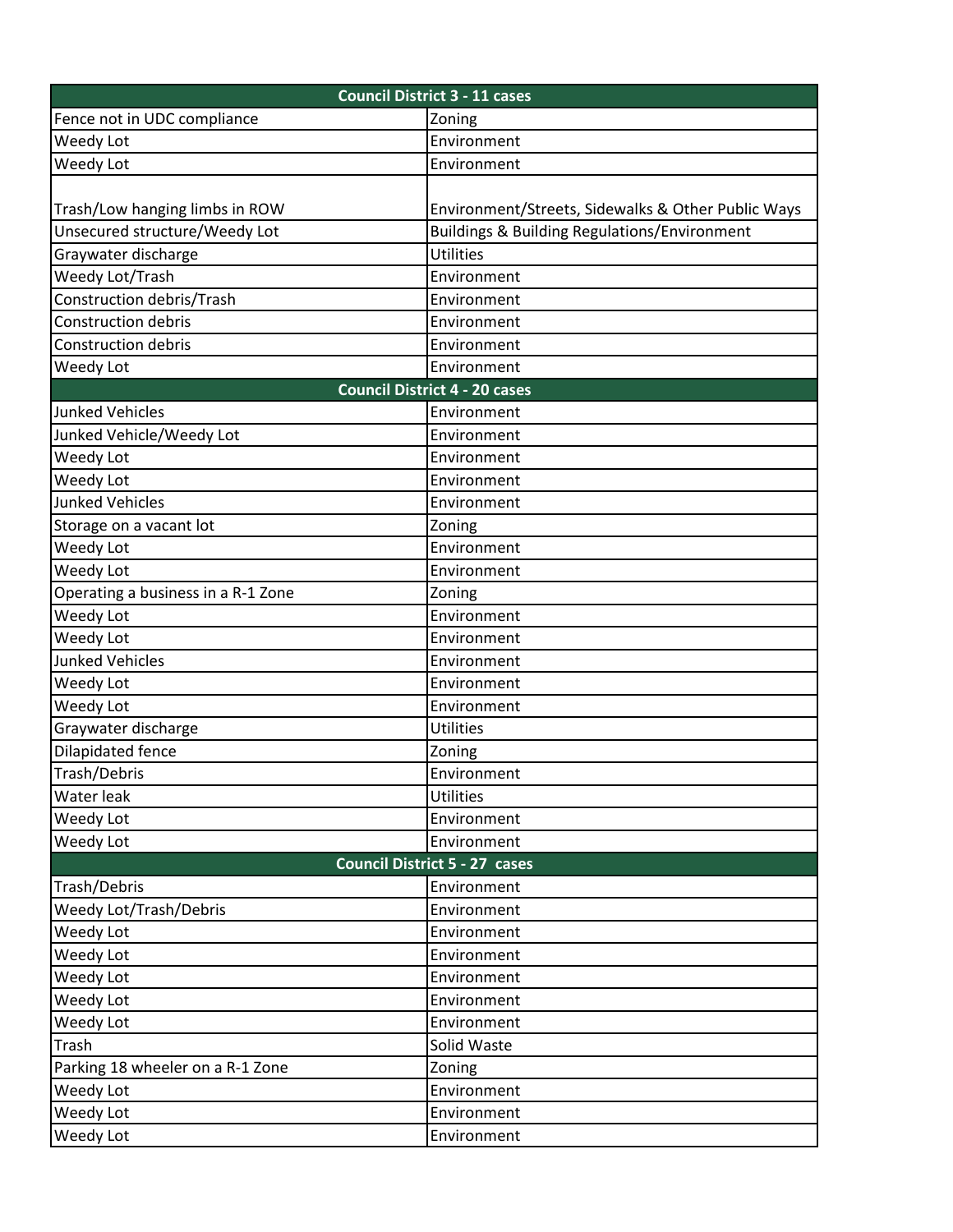| Weedy Lot                           | Environment                                  |
|-------------------------------------|----------------------------------------------|
| <b>Junked Vehicle</b>               | Environment                                  |
| <b>Weedy Alley</b>                  | Environment                                  |
| Weedy Alley                         | Environment                                  |
| Weedy Lot                           | Environment                                  |
| <b>Junked Vehicle</b>               | Environment                                  |
| Weedy Lot                           | Environment                                  |
| Weedy Lot                           | Environment                                  |
| Weedy Lot                           | Environment                                  |
| Weedy Lot                           | Environment                                  |
| <b>Junked Vehicle</b>               | Environment                                  |
| Dilapidated fence                   | Zoning                                       |
| Unsecured structure/Weedy Lot/Tires | Buildings & Building Regulations/Environment |
| Junked Vehicle/Trash/Debris         | Environment                                  |
| Weedy Lot                           | Environment                                  |
|                                     | <b>Council District 6 - 14 cases</b>         |
| Trash                               | Solid Waste                                  |
| Battery left on the side of road    | Solid Waste                                  |
| Junked Vehicles/Weedy Lot           | Environment                                  |
| Weedy Lot                           | Environment                                  |
| Weedy Lot                           | Environment                                  |
| <b>Building material question</b>   | <b>Buildings &amp; Building Regulations</b>  |
| Unpermitted construction            | <b>Buildings &amp; Building Regulations</b>  |
| Weedy Lot                           | Environment                                  |
| Weedy Lot                           | Environment                                  |
| Junked Vehicles/Trash               | Environment                                  |
| Weedy Lot                           | Environment                                  |
| Storage on vacant lot               | Zoning                                       |
| <b>Construction debris</b>          | Environment                                  |
| <b>Fallen branches</b>              | Environment                                  |
|                                     | <b>Council District 7 - 13 cases</b>         |
| <b>Building code violations</b>     | <b>Buildings &amp; Building Regulations</b>  |
| Unpermitted structure               | <b>Buildings &amp; Building Regulations</b>  |
| Abandoned sign                      | Signs                                        |
| Debris                              | Streets, Sidewalks & Other Public Ways       |
| Weedy Lot                           | Environment                                  |
| Operating a business in R-1 zone    | Zoning                                       |
| Low hanging limbs in ROW            | Streets, Sidewalks & Other Public Ways       |
| Weedy Lot                           | Environment                                  |
| Weedy Lot                           | Environment                                  |
| Weedy Lot                           | Environment                                  |
| Weedy Lot                           | Environment                                  |
| Weedy Lot                           | Environment                                  |
| Weedy Lot                           | Environment                                  |
|                                     | <b>Council District 8 - 4 cases</b>          |
| <b>Junked Vehicle</b>               | Environment                                  |
| <b>Illegal dumping</b>              | Solid Waste                                  |